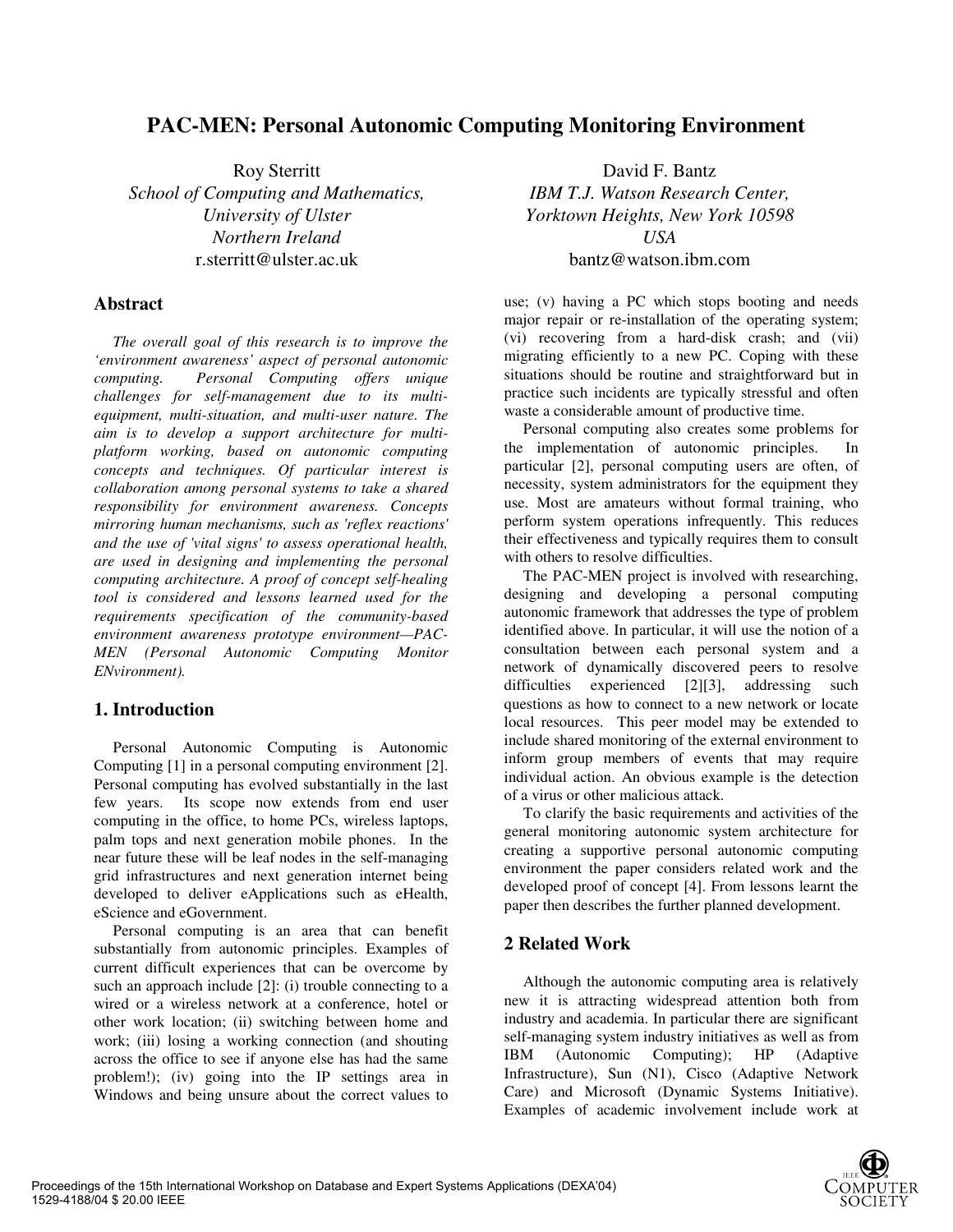Rutgers (active middleware) [5], CMU (self-healing systems) [6], Columbia (retrofitting legacy systems) [7], and Imperial College (autonomic management of ubiquitous eHealth systems [8] and autonomic web [9]).

Most of this work, especially that in industry, has focused on server management [3], since requirements for reliability have increased, while servers have become more complex and hence more difficult to maintain. The contribution of autonomic computing to personal computing is different—being much less about achieving optimum performance or exploiting redundancy and more about simplifying use of the equipment and the associated services involved [3]. Within autonomic personal computing, examples of current research include: (i) automatic system configuration, especially for application or communication settings, as in Prism, which uses a rulebased approach (ABLE) [10]; (ii) sharing workloads through a PC-based local Grid [11]; and (iii) autonomic management of wearable health devices [8].

Peer frameworks are becoming mainstream, for instance JXTA [12] and Microsoft's peer framework update [13]. The paradigm is also key in ambitious future plans for virtual file servers that would be accessible to a hundred thousand [14] or even link billions [15] of individual computers. The peer-to-peer paradigm offers the flexibility required for achieving autonomic personal computing.

## **3. PAC-MEN**

The main objectives of the PAC-MEN research is to;

- (a) Define a support architecture for multi-platform working, based on autonomic computing concepts and techniques. Particular concepts of interest are (i) collaborative monitoring across personal systems; and (ii) the mirroring of human mechanisms such as 'reflex reactions' to respond to threats, and the use of 'vital signs' to assess operational health.
- (b) Provide personal computing support across a range of platforms from PCs, mobile laptops, PDAs, to wearable devices, involving a range of connection paradigms such as virtual, peer-to-peer, clientserver and grid.

#### *1. Personal Autonomic Computing Requirements*

From a user perspective, the broad requirements for personal autonomic computing are for improved usability and security, without any significant performance degradation. Performance may be an issue under current popular OS, as each autonomic manager will be repeatedly executing a 'monitor, analyse, plan and execute (MAPE)' loop [16] to identify and respond to problematic situations. Most time will be spent in monitoring and analysing significant events that occur, the cost of which will obviously depend on their frequency of occurrence. Costs can be reduced through local correlation of event messages [17] and by sharing monitoring responsibilities across a group of collaborating personal systems.

One helpful characteristic of personal systems is that the users involved are potentially a rich source of system knowledge. It is therefore convenient to make use of that knowledge when recorded information proves inadequate. In effect, a collaboration at both system and user level.

Unfortunately users can also inhibit autonomic operations. For instance, if their machine is to be used collaboratively in the local network all disconnections from the network must be performed in a controlled way. This implies that autonomic activity on a personal device should be visible to the user and explained as necessary [18].

#### *2. Personal Autonomic Computing Architecture*

Achieving high usability and security for personal systems requires rapid responses to changing circumstances. The PAC architecture incorporates a mechanism equivalent to the biological reflex reactions, to alert members of the peer group to situations requiring urgent attention. Human reflex reactions enable a rapid response to pain, such as when a hot object is touched. In computing terms, it is assumed that a system will have to reconfigure itself to avoid a detected threat, while maintaining its operation as far as possible. This may result in the system operating with a reduced set of resources [19]. Like the body, a system can then address the problem causing the reaction with less urgency; this may involve some damage repair.

Figure 1 shows an abstract view of a system architecture to support this model [20]. This is similar in nature to the architecture proposed in the IBM blueprint where an autonomic manager consists of monitor, analyse, plan and execute (MAPE) components [16].

An autonomic element is made up of a managed component and an autonomic manager. The self-monitor actively observes the state of the component and its external environment, drawing conclusions using information in the system knowledge base. If necessary, this can lead to adjustments to the managed component. One additional feature is the use of a heartbeat monitor (HBM) extended to a pulse monitor (PBM) to summarize the state of the managed component for other connected autonomic elements. Essentially it provides an indication of the health of the managed component or external environment as viewed by that manager, with the absence of a signal (heartbeat) indicating a specific problem with the manger itself. The signal itself, like a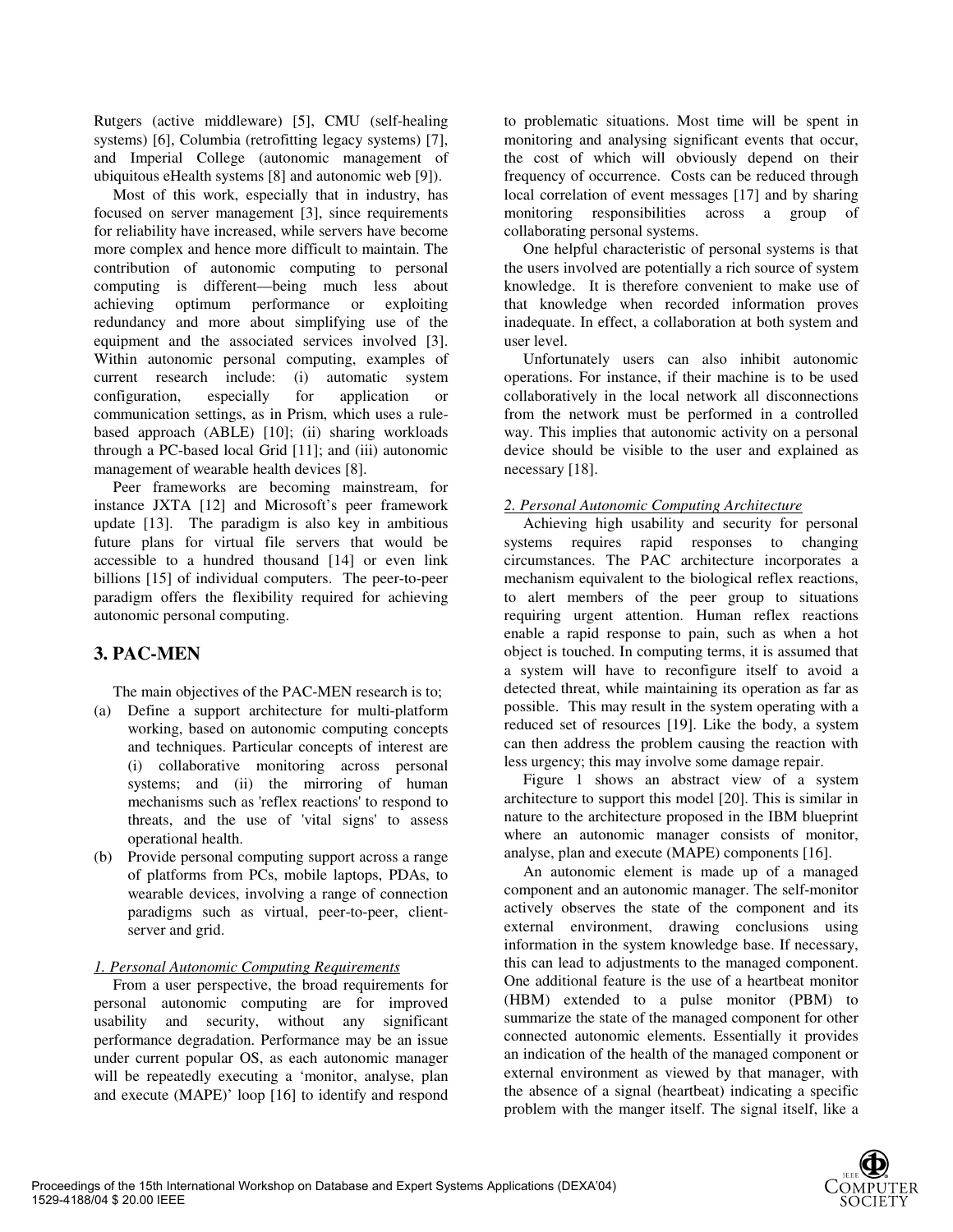pulse, can provide additional information to further explain the state of the element and trigger reflex actions.





NASA has a similar construct, the *Beacon monitor*  [21]. A spacecraft sends a signal to the ground that indicates how urgent it is to track it for telemetry data (the beacon states are *nominal*, *interesting*, *important*, *urgent*, and *no tone*). This concept involved a paradigm shift for NASA from routine telemetry downlink and ground analysis to onboard health determination and autonomous data summarisation.

The research reported in this paper is investigating the effectiveness of this architecture and seeking the best form of relationship between the pulse monitor and the external monitor. Conditions and techniques for inducing a change in pulse due to changing conditions in the environment are determined by rules and policies that may self-adapt over time.

### **4. Vital Signs & Pulse Monitor Prototype**

A personal autonomic computing self-healing tool has been designed as an initial proof of concept [4]. The assumption behind the tool is that dying/hanging processes on a PC are signs or indicators of the health of that PC. These *vital signs* may indicate that the PC is becoming unstable and possibly in immanent danger of hanging or unreliable for current processes running on that machine. Peers are notified of this situation via a change in *pulse*.

This is particularly useful in situations where the PC is unattended for example a web server, and the user may be notified via a peer PC that the machine is in difficulty. Another useful situation is when machines in the peer group are sharing work load, for example via Harmony PC grid services [11]; a peer is notified in advance of immanent danger and can recover data and relocate work to another peer. Such an approach is more proactive than responding once the machine has hung, and as such offers fuller potential for autonomic capabilities.

The underlying functionality of the tool is a heartbeat monitor; if a process hangs it should be restarted and the pulse monitor takes note. Upon several processes hanging or the same process repeatedly hanging within specified timeframes, a change occurs in the monitor's perception of how healthy the machine is and as such brings about a change in the pulse being broadcast from that PC.

Since the tool operates in a P2P mode it also takes responsibility to watch out for its neighbours; as such other PCs (peers) will register with it and it will monitor their pulse.

Figure 2 shows the overview of the Pulse Monitoring construct. An internal monitor inside a host takes care of monitoring its health condition which is represented by a Pulse. Each host is able to send its Pulse to a peer via an external monitor. The 'knowledge & database' stores the pulse level and rules (i.e. predefined knowledge) which may adapt over time; the monitoring logs; and the history of neighbour hosts. A computer system is different from a biological system; human biology reflection is involuntary while the decision making in computer system is based on a set of predefined rules or policies. For example, rules such as the Pulse sending interval and terminate the failed process after three trials of re-starting the process, are re-configurable.



Figure 2 – Pulse Monitoring [4]

The connection between two hosts is established using UDP (User Datagram Protocol). The host sends the degree of urgency to the peer's pulse external monitor instead of just a 'beat'. The urgency level is transformed based on the number of fail process:

The amount of processes required to cause a change in pulse is adaptable and need not necessarily remain at

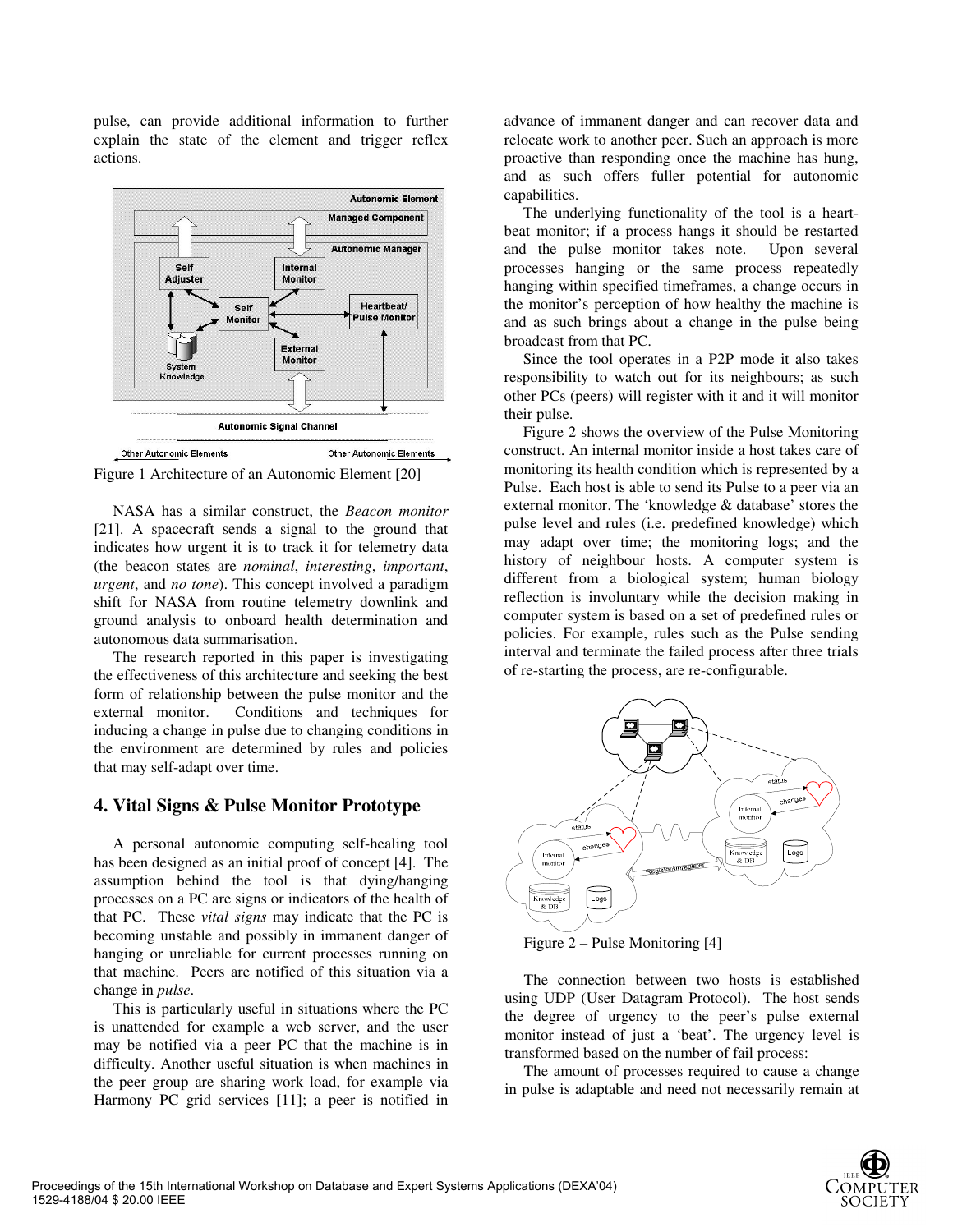the values depicted in Table 1, as is the time window for qualifying failing processes.

| Table 1 – Pulse value |  |  |  |  |
|-----------------------|--|--|--|--|
|-----------------------|--|--|--|--|

| $1401C + 1413C$ value |             |                                         |  |  |
|-----------------------|-------------|-----------------------------------------|--|--|
| Level                 | Description | Pulse Change Trigger (adaptable)        |  |  |
|                       | Nominal     | no failed process                       |  |  |
|                       | Interesting | 1 failed non-essential                  |  |  |
|                       |             | process                                 |  |  |
| ↑                     | Important   | 1 failed essential process or 2 failed  |  |  |
|                       |             | non-essential                           |  |  |
|                       |             | processes                               |  |  |
| $\mathbf{a}$          | Urgent      | $2+$ failed essential processes or $3+$ |  |  |
|                       |             | failed non-essential processes          |  |  |
|                       | No Pulse    | Pulse monitor, or comms has failed      |  |  |

### **5. PAC-MEN Planned Development**

From the proof of concept implementation of the pulse monitor (a reflex reaction with different levels of urgency) and vital signs (dying processes), the PAC-MEN system will further evaluate and refine the personal autonomic computing research and architecture. The proof of concept focused on internal monitoring of a managed component with a single vital sign (failing processes). Using multiple vital signs, for example to also include performance metrics as an indicator used to bring about a change in pulse, would provide a more robust solution.

The planned development of PAC-MEN will be to focus on the external monitoring; creating shared dynamic group environment awareness. In this scenario the pulse becomes a shared value of environment health as opposed to an individual's health value. It should be considered in addition to the self-awareness pulse mechanism. Three key aspects are planned as summarised below.

PAC-MEN-1: The reflex pulse mechanism can be used in any configuration, such as the grid [22] and in a telecom fault management architecture [23]. These particular environments are hierarchical. The proposed peer-to-peer (P2P) approach in this project will require a more distributed solution since no single element has exclusive responsibility for management. In principle, this is an advantage as it shares the burden of environmental awareness among the inter-connected personal computing systems and can improve robustness through redundancy.

PAC-MEN-1 is intended to assess the basic communications architecture. Research issues to be addressed in this phase include: (i) the exact means of collaborative communication (e.g. gossip protocol), and (ii) the analysis and response to the information received.

PAC-MEN-2: For PAC-MEN-2, the development will focus on the shared co-operative monitoring

mechanisms. Research challenges that will be addressed in this phase include: (i) establishing the rules and policies for allocating monitoring duties; and (ii) determining how to react to the connection and disconnection of personal devices in the network.

Each machine (the managed component) must have its own internal monitoring but it is also clear that each autonomic manager needs to monitor the external environment. In a peer-to-peer network an individual machine or group of machines (e.g. the least busy PC or assigned PCs) may take on the monitoring role for the group. Other machines must be ready to take on monitoring responsibilities should circumstances change or react to an environment situation indicated by a change in the environment pulse—a reflex reaction.

To facilitate robustness multiple approaches for monitoring and probing should be utilised in a dynamically activated mechanism for example to monitor the environment differently under undesirable circumstances. As such different pulse levels – like urgency levels - would trigger different monitoring mechanisms within the autonomic system.

Ideally this would include extending the architecture with a reflection level to monitor and adjust strategies dynamically [24].

PAC-MEN-3: PAC-MEN-3 will extend the evaluation to investigating environments in which the monitoring is noisy and/or optional, and investigate scaling to large numbers of systems.

### **6. Discussion and Conclusion**

Overall, autonomic computing is intended to improve the general usability and manageability of computing systems and so, in principle, will benefit all computer users in due course. Since for the majority of users access to computing is through personal devices autonomic research in this area should have a significant impact. In the longer term, the work is of direct relevance to emerging important areas, such as utility/grid and ubiquitous computing, which require systems to self-manage to fulfil their potential. These will provide broad support for eScience, eGovernment, eHealth, and eBusiness applications which for the foreseeable future will be accessed by the majority of users through personal computing.

The research in this paper explores a novel computing structure for the distributed realization of autonomic behaviour in personal and embedded systems. Autonomic computing behaviour is commonly implemented in an "Autonomic Manager" (AM), most often a component of a managed system, but sometimes separated from that managed system in a management server. The flow of monitoring and management is most